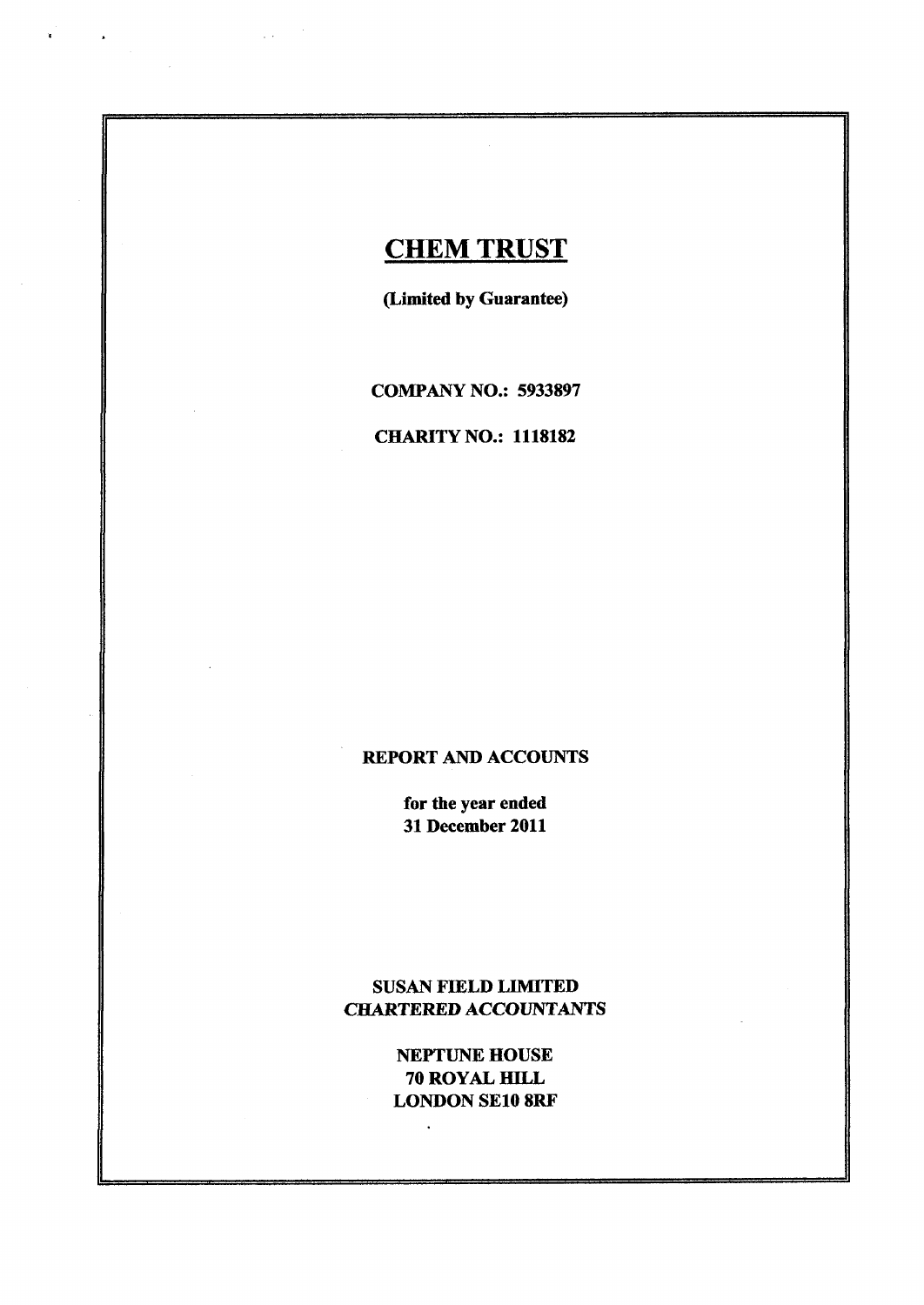# **CHEM TRUST**

| Contents: |                                                              | Page |
|-----------|--------------------------------------------------------------|------|
|           | Reference and Administrative Details                         |      |
|           | Report of the Trustees for the year ended 31st December 2011 |      |
|           | Objectives and Activities                                    |      |
|           | Achievements and Performance                                 |      |
|           | <b>Finance Review</b>                                        | 6    |
|           | Plans for the future                                         |      |
|           | <b>Statement of Trustees Responsibilities</b>                | 9    |
|           | <b>Independent Examiner's Report</b>                         | 10   |
|           | <b>Statement of Financial Activities</b>                     | 12   |
|           | <b>Balance Sheet</b>                                         | 13   |
|           | Notes to the Financial Statements                            | 14   |
|           |                                                              |      |

 $\alpha$  ,  $\beta$ 

 $\mathcal{L}_{\text{max}}$  and  $\mathcal{L}_{\text{max}}$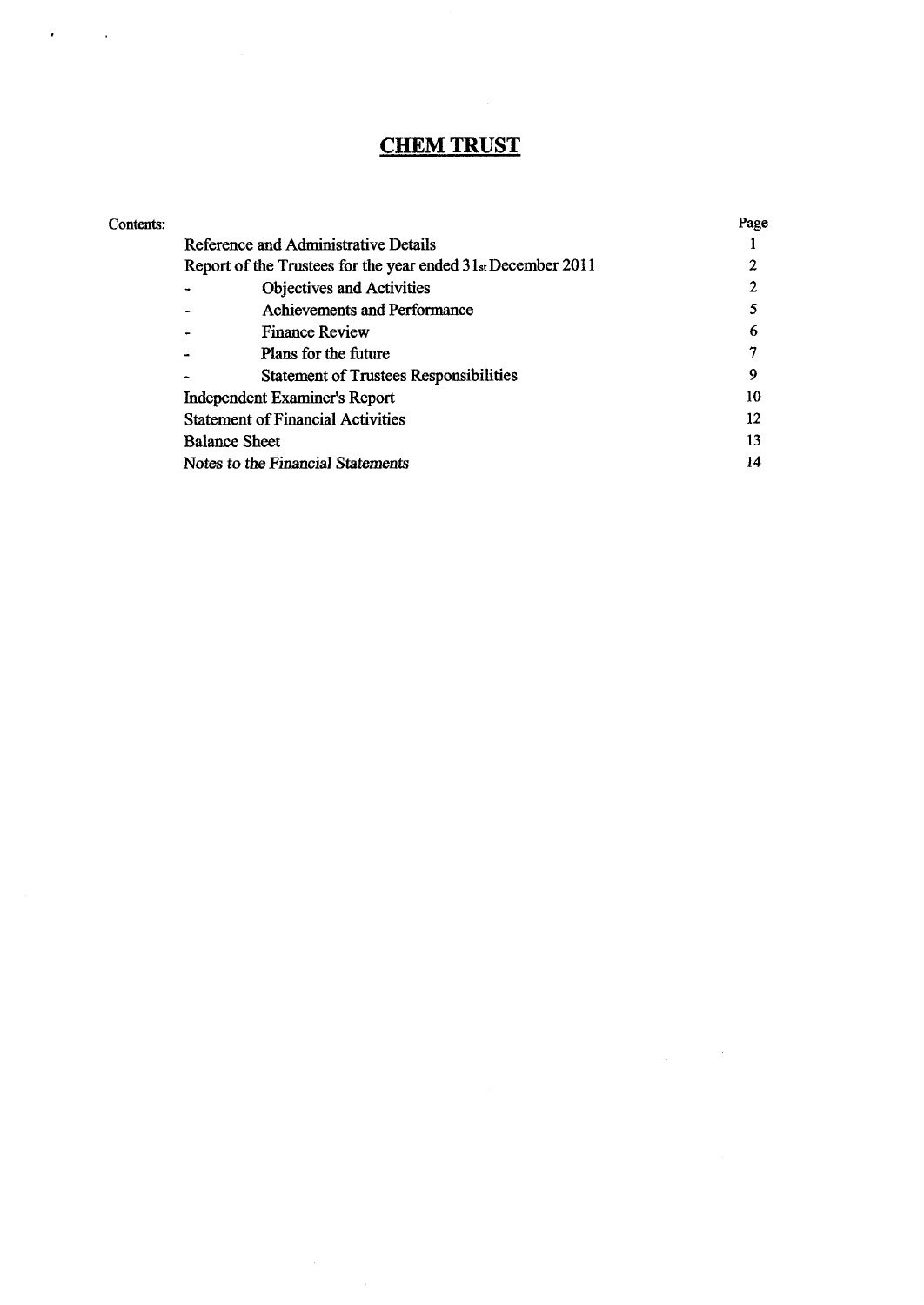### Reference and Administrative Details

 $\alpha$  and  $\alpha$  and  $\alpha$ 

| <b>Status:</b>                | Company Limited by Guarantee No. 5933897<br>Charity registration No. 1118182 |
|-------------------------------|------------------------------------------------------------------------------|
| <b>Full name:</b>             | <b>Chemicals, Health and Environment Monitoring Trust</b>                    |
| <b>Secretary and</b>          | <b>Elizabeth Salter Green</b>                                                |
| <b>Registered Office:</b>     | The Old Vicarage                                                             |
|                               | Old Vicarage Lane                                                            |
|                               | <b>Bishops Lydeard</b>                                                       |
|                               | Somerset                                                                     |
|                               | TA43DJ                                                                       |
| <b>Trustees:</b>              | Martyn Day (resigned 16 December 2011)                                       |
|                               | Nigel Haigh OBE                                                              |
|                               | <b>Leslie Jones OBE</b>                                                      |
|                               | <b>Oliver Smith</b>                                                          |
|                               | Deborah Tripley (appointed 9 March 2012)                                     |
| Staff:                        | Elizabeth Salter Green - Director                                            |
|                               | Gwynne Lyons - Policy Director                                               |
| <b>Reporting accountants:</b> | <b>Susan Field Limited</b>                                                   |
|                               | <b>Chartered Accountants</b>                                                 |
|                               | Neptune House                                                                |
|                               | 70 Royal Hill                                                                |
|                               | London SE10 8RF                                                              |
| <b>Bankers:</b>               | The Co-operative Bank                                                        |
|                               | <b>Business Direct Branch</b>                                                |
|                               | 4th Floor                                                                    |
|                               | 9 Prescot Street                                                             |
|                               | London                                                                       |
|                               | <b>E18BE</b>                                                                 |
| <b>Insurance Brokers:</b>     | Case Insurance Appointed Representative of aQmen Limited                     |
|                               | <b>James House</b>                                                           |
|                               | Emlyn Lane                                                                   |
|                               | Leatherhead                                                                  |
|                               | <b>Surrey</b>                                                                |
|                               | <b>KT22 7EP</b>                                                              |
|                               |                                                                              |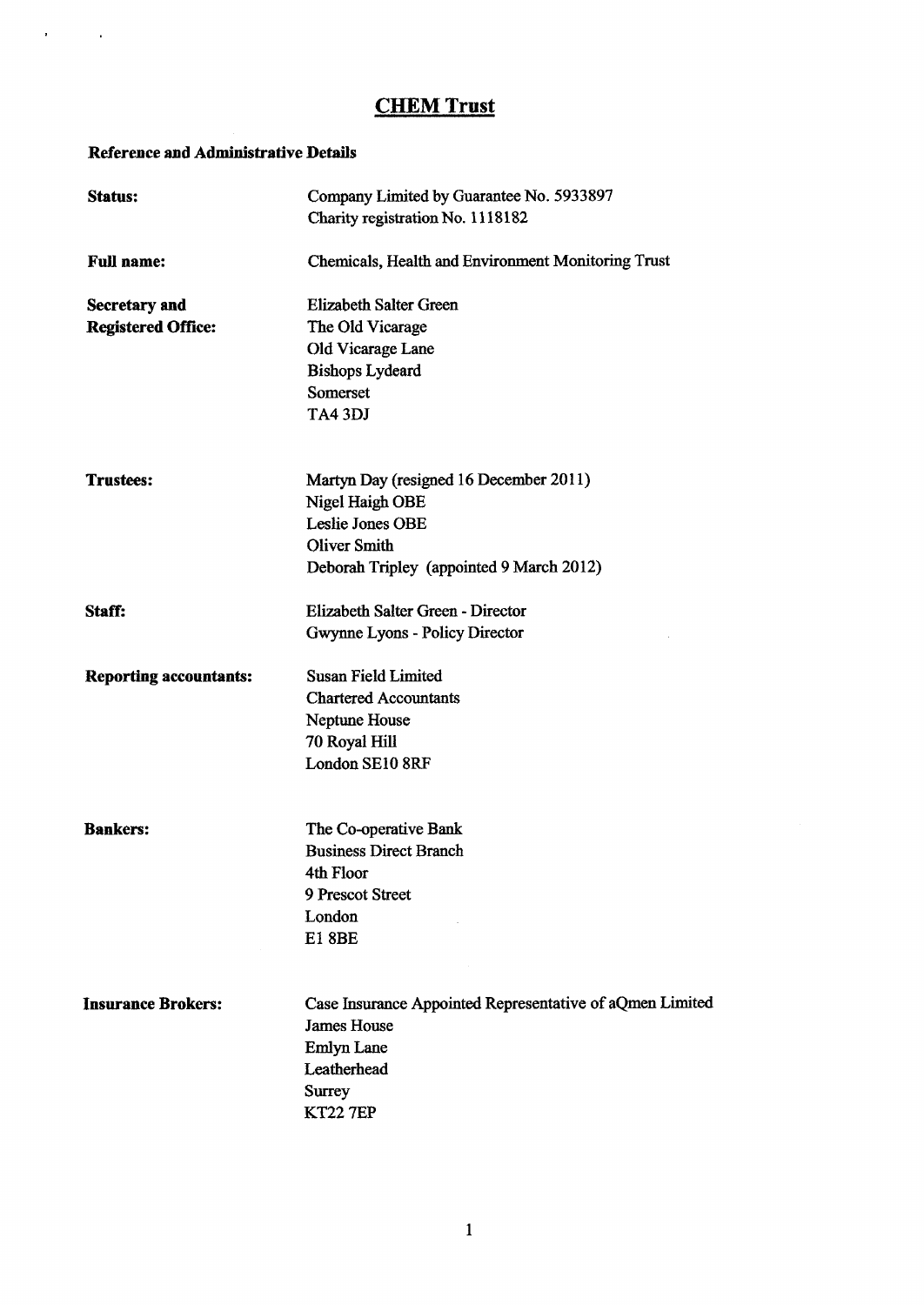Trustees' Report for the year ended 31 December 2011

### Structure, Governance and Management

The Trustees are pleased to present their report and the financial statements for the year ended 31 December 2011. This is also the directors' report required by s417 of the Companies Act 2006 and all Trustees are directors. The financial statements comply with current statutory requirements and the requirements of the Memorandum & Articles of Association.

### Governing Document

The Company's governing document is its Memorandum and Articles of Association,

### Organisation

The activities of CHEM Trust are overseen by the Trustees.

### Selection of Trustees

The Chair of Trustees, Martyn Day, after 5 years of excellent service, stepped down as a Trustee. Oliver Smith became Chair and Debbie Tripley has been recruited to the board.

### Policies and procedure for training and induction of Trustees

CHEM Trust does not have policies set down for the training and induction of Trustees, however, the Trustees are all extremely experienced having been Trustees for other organisations.

## Organisational structure of the charity

As there are only 2 employees of equal rank, day to day decisions are taken jointly, in agreement. Should there be a disagreement and for extremely serious/important matters, decisions are referred to the Board of Trustees.

## Related Parties

WWF-UK has a continued interest and involvement in the work of the organisation.

### Risk Management

The CHEM Trust Board of Trustees acknowledges its responsibilities, to ensure that the major risks to which the Charity are exposed, as identified by the Trustees, have been reviewed and systems have been established to mitigate those risks. CHEM Trust's greatest risk is likely to be a libel action by a chemical company, concerning a perceived difference in opinion on the risk of a chemical. CHEM Trust is aware of this risk and takes steps constantly to manage those risks by, for example, only using peer reviewed data and always thoroughly checking reports or statements prior to release.

## Objectives and Activities

This is the fifth Annual Report of CHEM Trust and the notable successes and achievements continue. In 2011, we have had both repeat funding from existing funders and significant grants from new funders both in the UK and from abroad. This clearly reflects the value of CHEM Trust's work. The reports and briefings that have been produced are of the highest scientific standard, have been commended by independent scientists and received significant media coverage.

The Trustees of CHEM Trust confirm that they have paid due regard to Charity Commission guidance on public benefit, in deciding what activities the charity should undertake.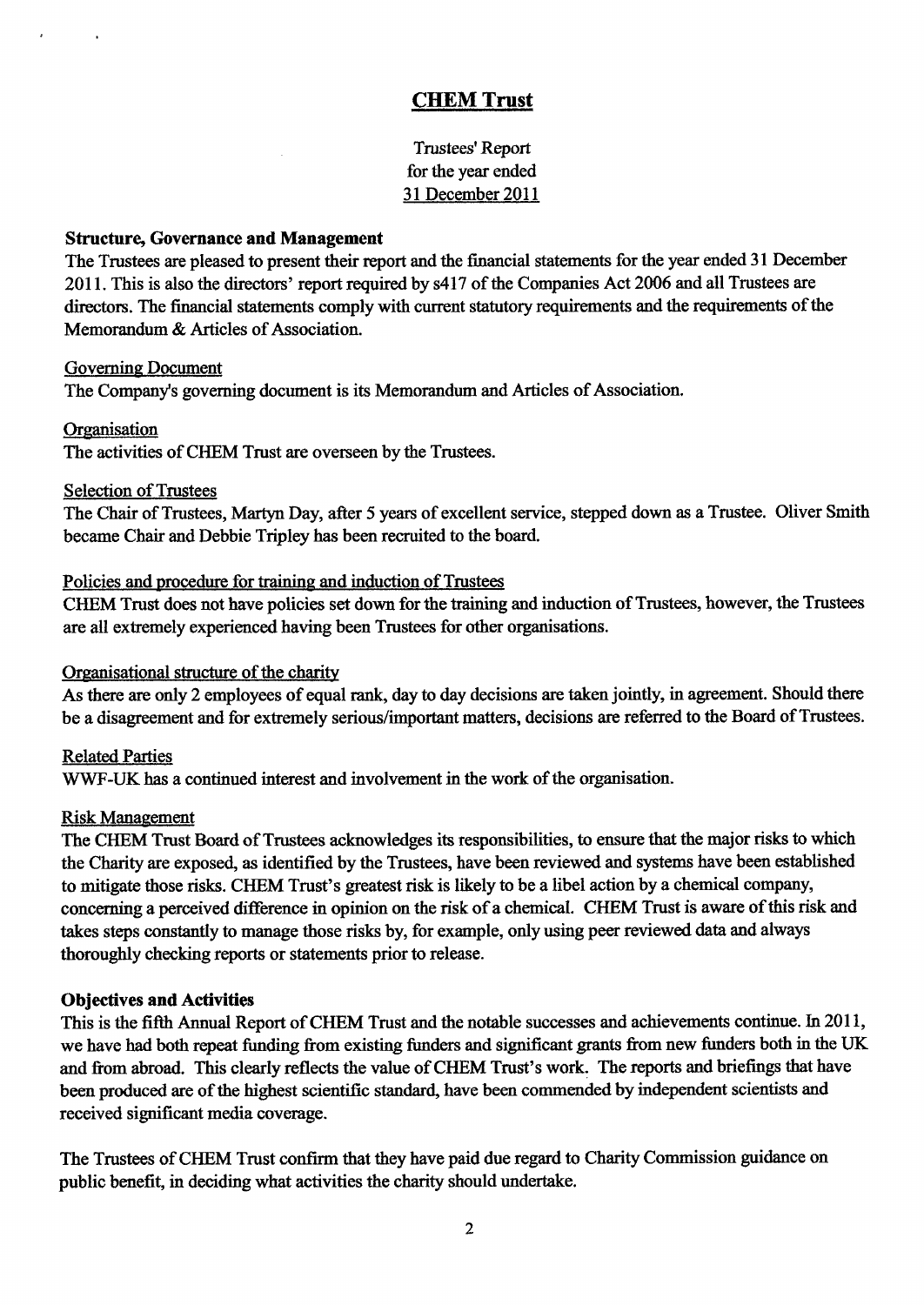Trustees' Report for the year ended 31 December 2011

We aim to protect the environment and public health. CHEM Trust's education of the general public is free to all through our website, via public meetings and via general campaigning. Our beneficiaries are people who are exposed to potentially damaging chemicals. Such exposure can occur directly through the use of consumer products such as electronic products, toys, cosmetics, furniture, etc., and from contaminated air, water, and food. We are working to ensure that toxic chemicals are replaced with safer alternatives.

## Summary of CHEM Trust's Charitable Objectives

To promote for the benefit of the public the protection of human health and the environment from the effects of noxious chemicals;

To promote research for the public benefit about the effects of chemicals on health and the environment and to disseminate the useful results thereof.

## Explanation of the CHEM Trust's aims and the changes/difference we seek to make The aim ofCHEM Trust is to highlight the scientific research linking exposure to chemicals to disease, thereby leading to improved implementation of existing chemicals policy, and, where necessary, improvements in chemicals regulation, in order to protect wildlife and humans.

CHEM Trust's vision is a world where wildlife and humans co-exist with a sustainable chemical industry, and where chemicals play no part in causing impaired reproduction, deformities, disease, or deficits in neurological function.

CHEM Trust's mission statement is to prevent man-made chemicals from causing long term damage to wildlife or humans by ensuring that chemicals which cause such harm are substituted with safer alternatives.

CHEM Trust's particular concerns are related to hormone disruptors, the cocktail effect of chemicals and the role of chemical exposures in the early life of wildlife and humans. Exposure to undesirable chemicals may arise from direct contamination of water and the food chain via pesticides or from the use and disposal of many everyday products such as TVs, computers, cars, construction materials, toys, toiletries and cosmetics. CHEM Trust is committed to engaging with scientific, environmental and medical communities to raise the level of dialogue concerning the role of chemicals in adverse effects in wildlife and humans and to harness a wide coalition in the drive for improved chemicals policy and regulation.

The problems of both wildlife and human exposure to harmful chemicals go hand in hand. During 2011 we have highlighted the problems associated with chemical exposure and focussed our efforts on the EU chemicals policy and legislative agenda relating to both industrial chemicals and pesticides. It is planned that the complementary human and wildlife work-mix will be the ongoing modus operandi for CHEM Trust, with the associated improvements to the EU REACH chemicals regulation and securing the phase-out of pesticides with endocrine disrupting properties being our policy goal.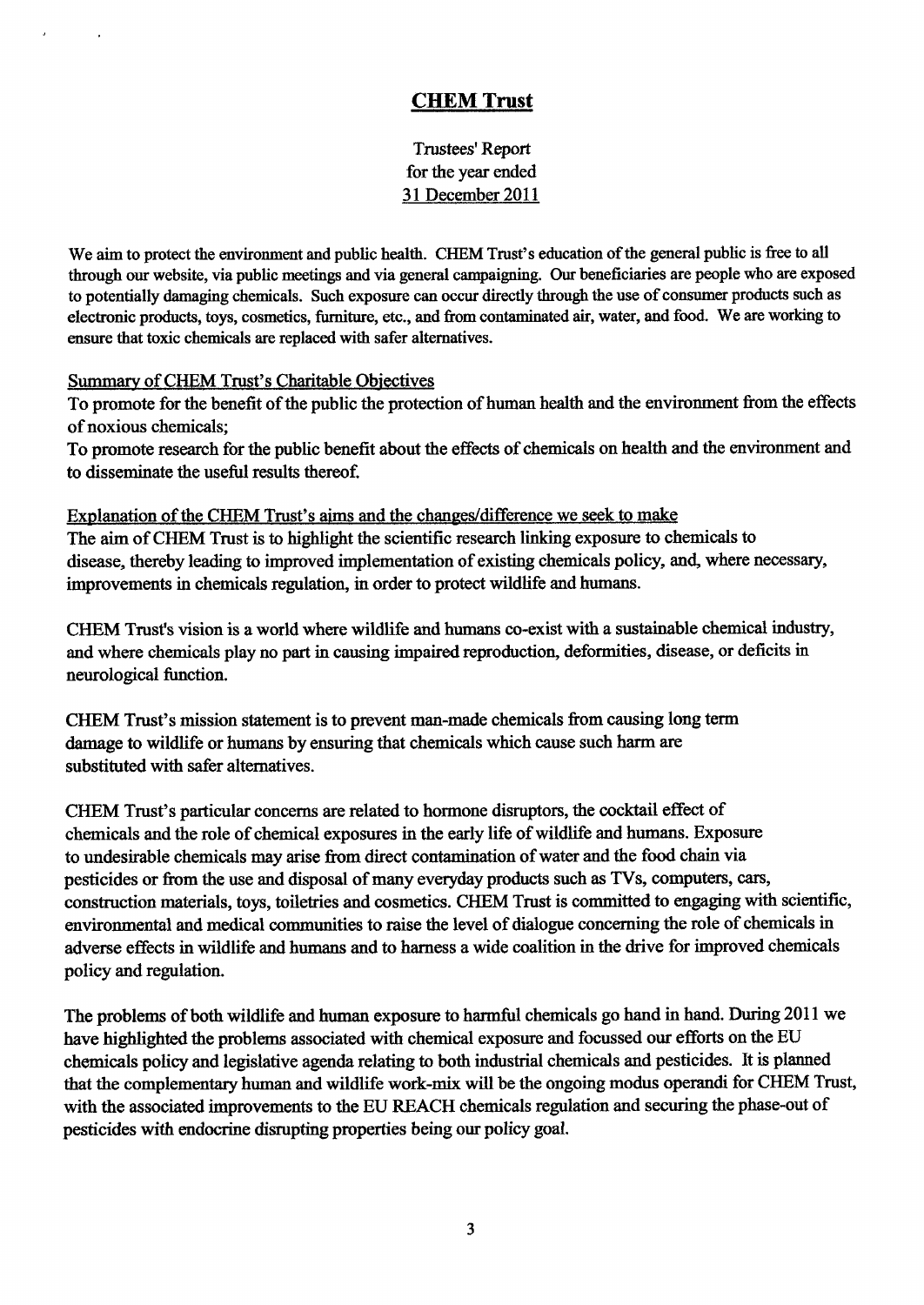Trustees' Report for the year ended 31 December 2011

Summary of main objectives of the year

1.To continue to deliver on the agreed work programme

2. To continue to develop a long-term fundraising strategy for the organisation and also secure funding in 2011.

Explanation of Strategies to achieve the objectives

## Re 1:To continue to deliver on the agreed work programme

The aims and key objectives of CHEM Trust remain constant and consistent with those developed when the organisation was set up in 2007.

The 2010 work programme had an emphasis on endocrine disrupting chemicals (EDCs) and how they are managed by the EU. The 2011 work programme continued to develop this work. In 2011, the first major focus was to orchestrate a wide NGO policy position paper on how EDCs should be managed within EU legislation (chemicals, pesticides and biocides etc). The next major policy initiative was to respond to the public consultation by the EU Scientific Committees on Mixtures. This was then followed by detailed and technical policy paper on the Criteria by which EDCs will be identified within the EU. Finally, we produced a policy paper on octylphenol and its justification for classification as an EDC under REACH (EU Chemicals Regulation).

Additionally, CHEM Trust carried out work focussed on education and increasing public awareness, particularly via public presentations and media work.

A further strategy concerning delivery of the work programme was to maintain an effective board of trustees and have a contingency plan in place for future changes and development.

An additional strategy was to continue to develop and cement the corporate identity of CHEM Trust, particularly via the website, by maintaining the scientific integrity of the policy work and increasing CHEM Trust's role with the UK media as the trusted source for chemicals and health data and stories.

## Re 2:To continue to develop a long-term fundraising strategy for the organisation and also secure funding in 2011

Greater emphasis was placed on fundraising in 2011 than in 2010 with additional fundraising support and expertise brought in and a clear strategy developed and followed.

CHEM Trust was in receipt of on-going funding from The Marisla Foundation, The Esmée Fairbairn Foundation, Greenpeace Environmental Trust and The Oak Foundation. New grants were secured from the European Environment & Health Initiative, The Marisla Foundation and The Esmée Fairbairn Foundation and others.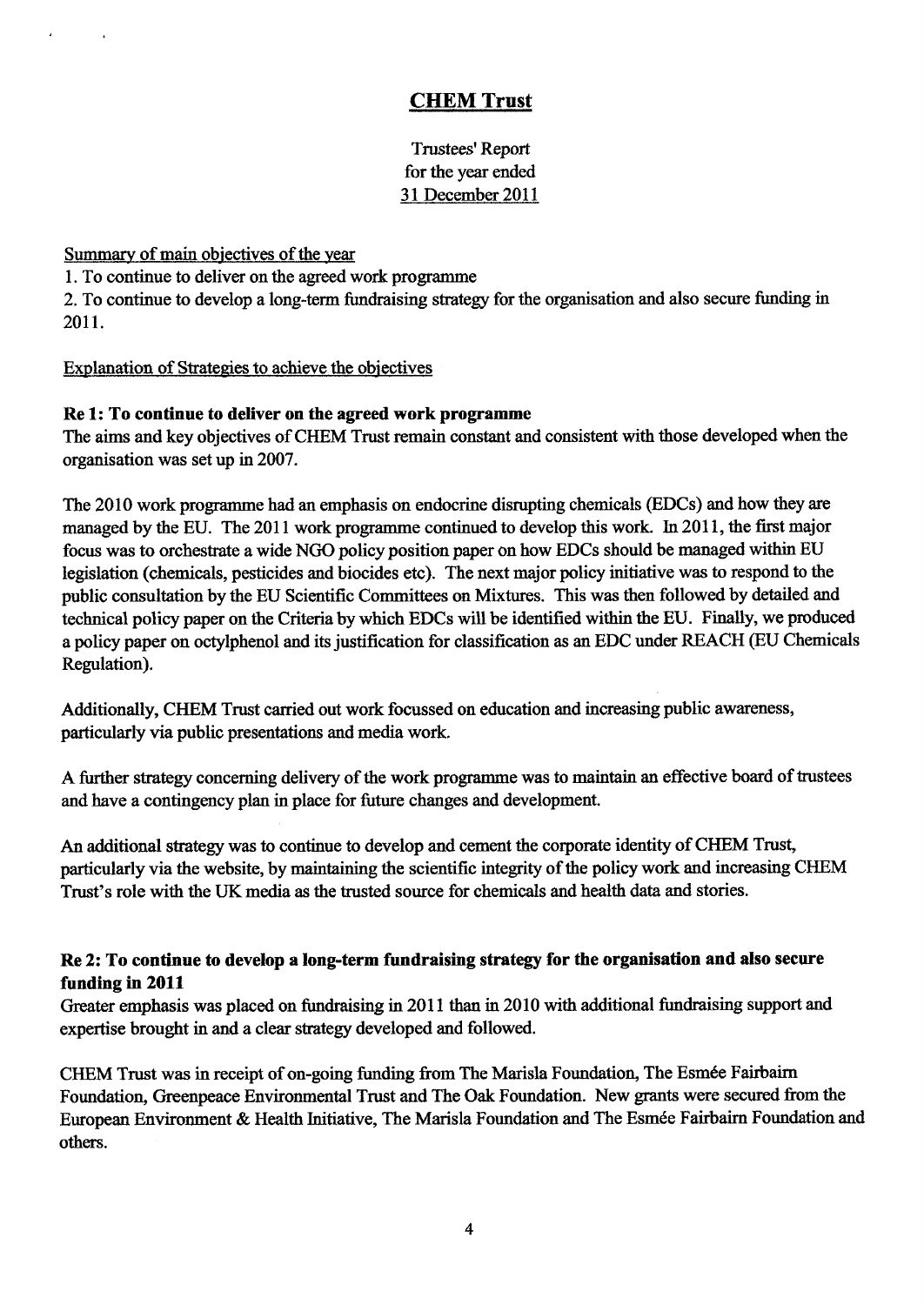Trustees' Report for the year ended 31 December 2011

A central tenet of the fundraising strategy is consistent; to retain the core funding from WWF-UK as a reserve and to find on-going funding from trusts and foundations to underpin the year's expenditure.

This includes approaching i) existing funders, ii) funders who already know of CHEM Trust, and iii) 'new' funders who did not know of CHEM Trust's work and reputation. For a small, highly technical organisation, raising funds is time consuming.

## Achievements and Performance

Review of charitable activities explaining performance achieved against objectives set. Re 1. Continue to deliver on the agreed work programme.

Re orchestrating a joint environment and health NGO policy position paper on EDCs; CHEM Trust drafted the initial paper and then carried out education and out-reach to many European NGOs to bring them up to speed on the issue so they were in position to sign the policy statement. More than 10NGOs signed up. Re responding to the public consultation by the EU Scientific Committees on Mixtures; in follow up to mixtures work on 2010, CHEM Trust wrote a formal response to this consultation.

Re EDCs criteria paper; this is a very technical area but one that is vital to management of EDCs in future. Re octylphenol; again a technical but vitally important issue as octylphenol is the first EDC to be considered (in its own right as an EDC) in the EU.

Our target audiences have remained the same over our first 5 years of operation and include e.g. medical doctors, other health professionals, government departments, the UK REACH Competent Authority, EU institutions, research scientists and the general public.

Re Education and Public Awareness:

CHEM Trust continued with public speaking engagements at key UK and EU scientific conferences. CHEM Trust also spoke about the suspected harm caused by 'every-day' chemical exposures at events organised for the general public.

## Re Media:

CHEM Trust did a great deal of media work with many media people contacting CHEM Trust on a repeated basis because they know CHEM Trust is a an accurate and trustworthy source of information.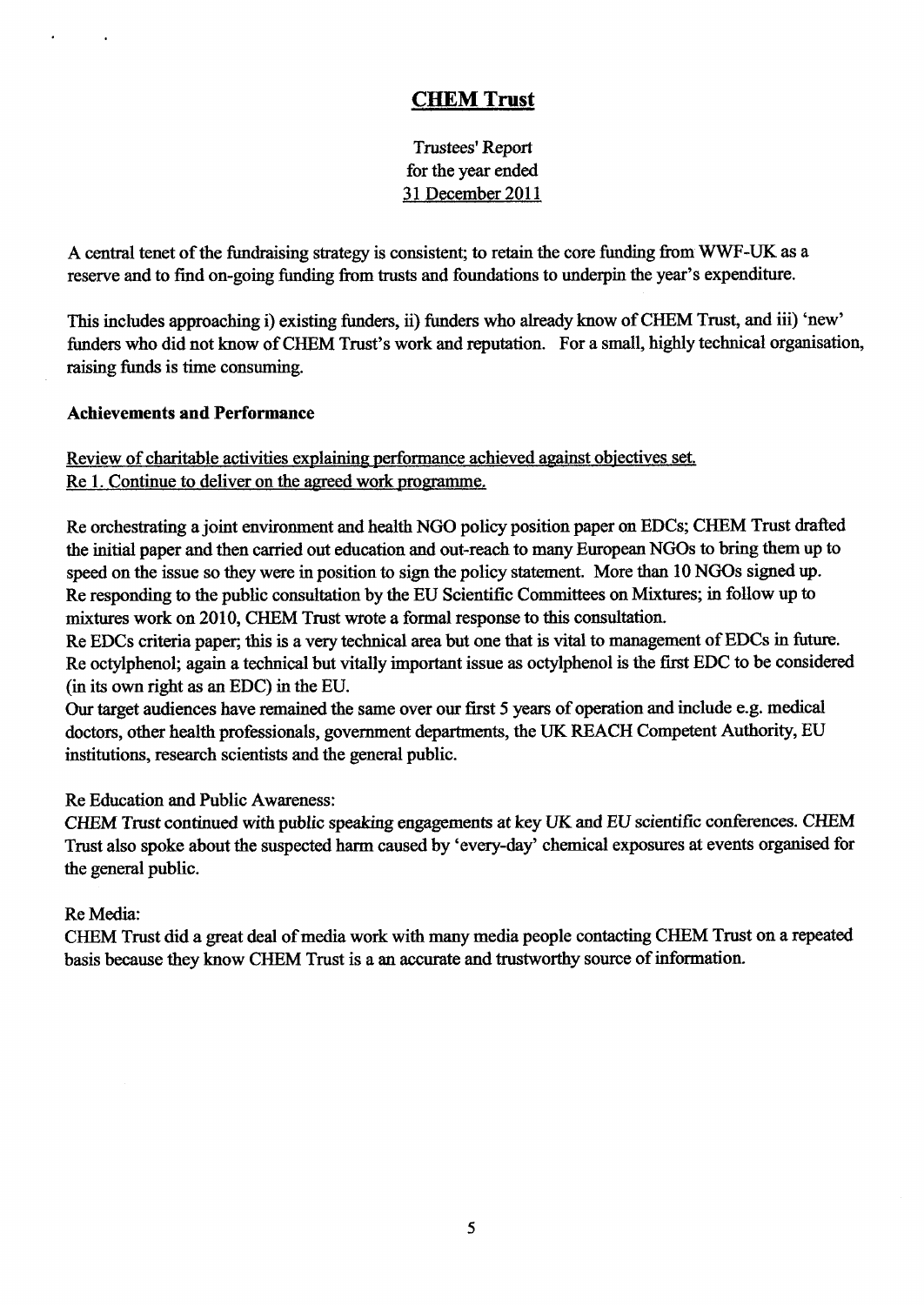Trustees' Report for the year ended 31 December 2011

### FINANCIAL REVIEW

The financial year 2011 was a challenging one for CHEM Trust. The economic climate remained very depressed and the search for funds to finance our ambitious work programme was very difficult despite rigorous efforts in this area.

Our financial management ofCHEM Trust continued to be maintained to a very high standard during the year with regular financial reports to Trustees, detailed examination of the Budget etc. Income for the year totalled f63,372 with f35,372 from unrestricted sources and 628,000 from restricted sources. This was not as much as we hoped but rigorous efforts during the year have laid some better prospects for the future.

We are very grateful for the support of The Marisla Foundation, The Esmée Fairbairn Foundation, Greenpeace Environmental Trust, The Oak Foundation and the European Environment & Health Initiative and all others who have contributed funds to our work. Details of our ongoing fundraising strategy are located elsewhere in the report. Raising funds to achieve a sustainable CHEM Trust remains a key priority in 2012.

Expenditure totalled £159,801 in 2011. £119,161 of this was spent on our charitable objectives allowing us to very successfully take forward our work across the range of activities outlined in this report. The cost of generating funds which included vigorous efforts to identify new funding sources for the future totalled £35,485.

There was an overall deficit for the year of £96,429 and this reflected the very difficult funding climate which has affected many charities. In spite of this due to careful financial management and careful planning of our resources we still met our reserves target and we believe that we can move forward confidently albeit with the search for funds remaining a top priority.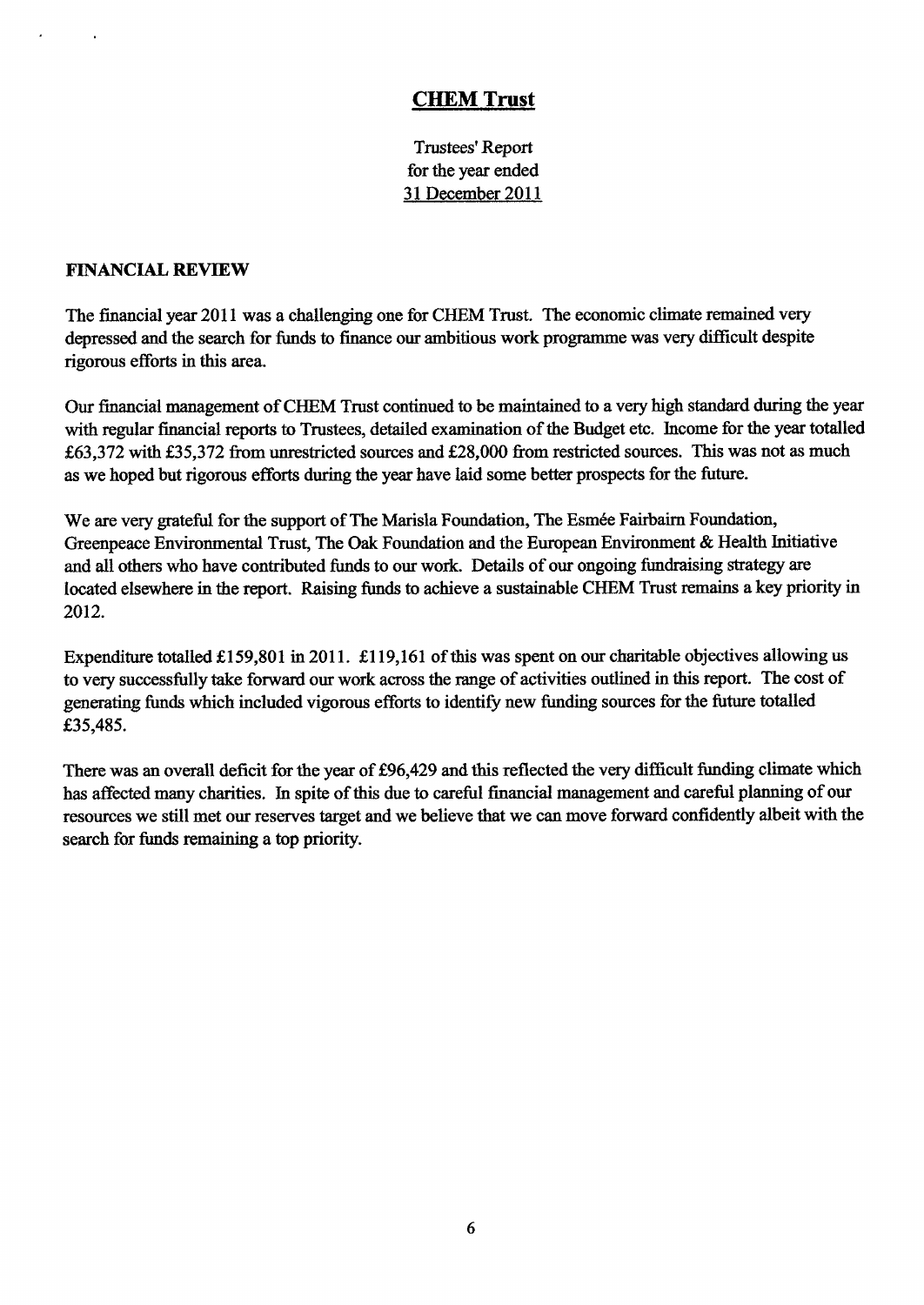Trustees' Report for the year ended 31 December 2011

## RESERVES POLICY

The Trustees Reserves target is to maintain a minimum level ofresources to support three month's expenditure. This would allow appropriate redundancy payments if the charity is wound up. The Trustees target is currently being met.

## INVESTMENTS

All CHEM Trust funds are with the Co-operative Bank. The Co-operative Bank reflects a high standard of corporate responsibility.

## PLANS FOR THE FUTURE

The Charity's plans for the future are to:

- 1.Continue to deliver on the agreed work progranune.
- 2. Continue to maintain and augment funding of the organisation, including securing more funding in 2012.

## Re 1. Continue to deliver on the agreed work programme.

The aims and key objectives of CHEM Trust remain constant and consistent with those developed when the organisation was set up in 2007. CHEM Trust will continue to engage with medical practitioners, regulators and those developing chemicals policy, utilizing our existing reports.

CHEM Trust will continue to be one of the leading stakeholders within the EU on the debate on how chemicals are managed.

CHEM Trust will continue to highlight the wildlife and human connection, because human and wildlife health are very complementary 'drivers' for improved chemicals policy - the ultimate goal of CHEM Trust.

CHEM Trust will also continue to be reactive to specific opportunities relating to the untoward effects of chemicals and developments in the arena of chemicals policy. Moreover, because of the highly technical nature of the expertise within CHEM Trust, we will maintain our key role in advising and assisting other NGOs.

CHEM Trust will continue with the current model of using international scientific experts on short term contracts for key reports and policy work. Longer term, when the financial climate is better, we would like to grow the organisation to a sustainable size with additional staff. This would lead to greater flexibility and a broader number of issues that could be addressed.

CHEM Trust would like to slightly enlarge the board of trustees over time. Ideally five or six trustees are envisaged. Individuals are regularly assessed for suitability from a scientific and technical point of view.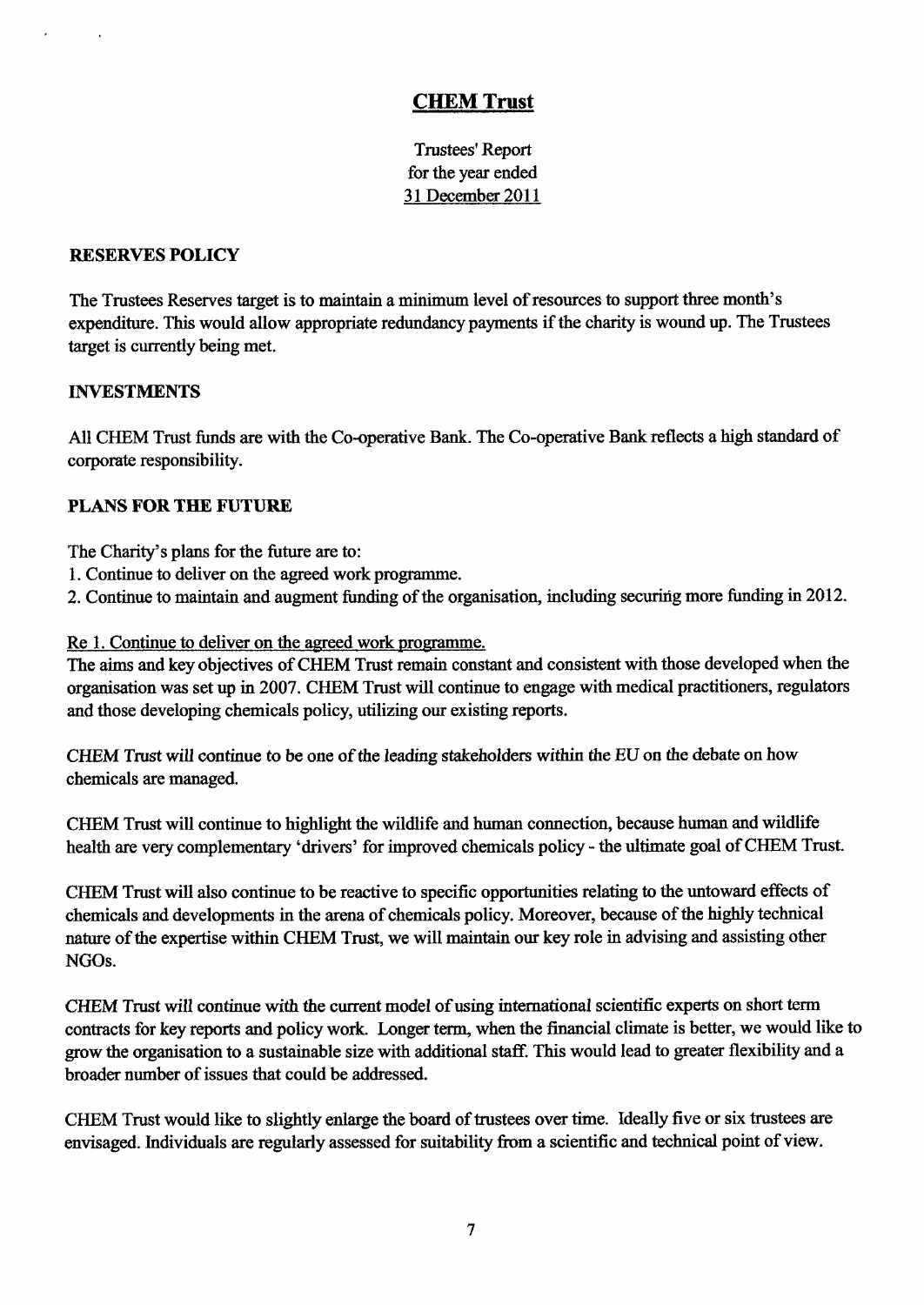Trustees' Report for the year ended 31 December 2011

As CHEM Trust is seen as the authoritative voice on the issue of chemicals and health issues by the UK media this is a priority for CHEM Trust to nurture and develop. This is a time-consuming exercise, but one that is useful for educating the public and influencing policy, in addition to growing CHEM Trust's stature and profile. Maintaining the very good contacts in the USA, CHEM Trust will be in a position to continue to highlight cutting edge science and media stories from the US and place them in the UK and EU media.

Re 2. Continue to maintain the successful fundraising basis of the organisation, including securing funding in 2011.

Fundraising will be a priority for CHEM Trust in 2012 and beyond. The strategy is to maintain a healthy reserve. CHEM Trust will continue to make fundraising applications, including new Trusts and Foundations.

Cementing the CHEM Trust corporate identity, becoming a key media reference point and developing effective policy from the most up to date and cutting edge science are the three issues that are seen to be important elements in having a sound, future fundraising strategy. Where necessary, CHEM Trust will continue to use external advisors. CHEM Trust will seek funding from Foundations based in the UK, Europe and the USA.

CHEM Trust is now the leading technical not-for-profit environmental and health group within the UK focussing on the harm caused by both industrial and agricultural chemicals, and the work programme remains tightly focussed on cutting-edge science. This makes CHEM Trust an interesting opportunity for funders; where they know their money will be spent wisely on scientifically sound work areas which will be of lasting benefit for human and wildlife health.

Concerning the media, maintaining our very good contacts in the USA, CHEM Trust is in a position to continue to highlight cutting edge science and media stories from the US and place them in the UK and EU media increasing CHEM Trust's profile to possible funders.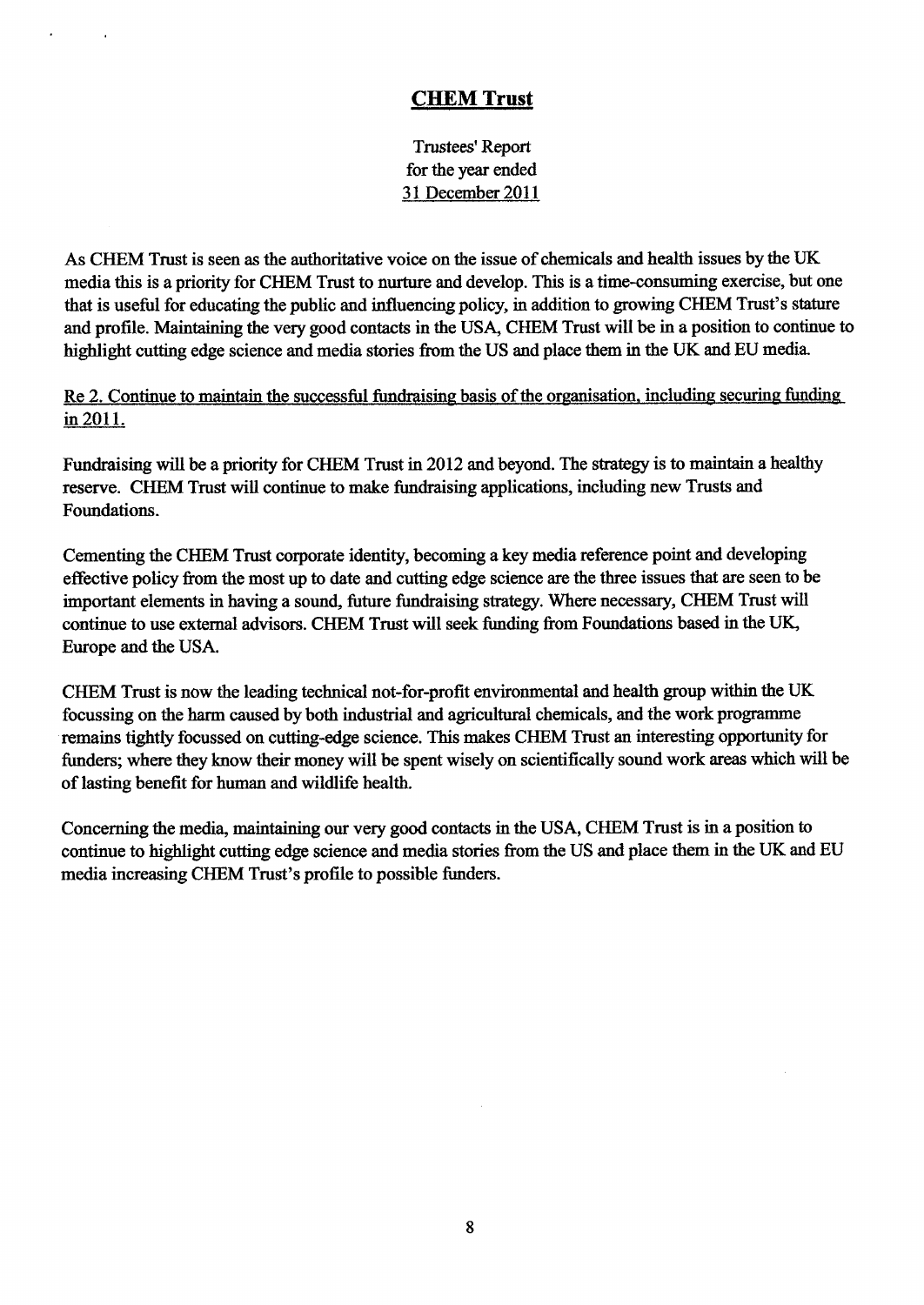Trustees' Report for the year ended 31 December 2011

### Statement of Trustees' Responsibilities

The Trustees (who are also directors ofCHEM Trust for the purposes of company law) are responsible for preparing the Trustees' Annual Report and financial statements in accordance with applicable law and United Kingdom Accounting Standards (United Kingdom Generally Accepted Accounting Practice).

Company law requires the trustees to prepare financial statements for each financial year which give a true and fair view of the state of affairs of the charitable company and of the incoming resources and application of resources, including the income and expenditure, of the charitable company for that period. In preparing those financial statements, the trustees are required to:

a) select suitable accounting policies and apply them consistently;

b) observe the methods and principles in the Charities SORP;

c) make judgments and estimates that are reasonable and prudent;

d) state whether applicable UK accounting standards have been followed, subject to any

departures disclosed and explained in the financial statements;

e) prepare the financial statements on the going concern basis unless it is inappropriate to presume that the charitable company will continue in operation.

The trustees are responsible for keeping adequate accounting records that disclose with reasonable accuracy at any time the financial position of the charitable company, and which enable them to ensure that the financial statements comply with the Companies Act 2006. They are also responsible for safeguarding the assets of the charitable company and hence for taking reasonable steps for the prevention and detection of fraud and other irregularities.

### Independent examiner

Susan Field Limited, Chartered Accountants appointed as the independent examiners ofthe Company have indicated their willingness to continue in oflice.

This report, which has been prepared in accordance with the special provisions relating to companies subject to the small companies regime within Part 15 of the Companies Act 2006, was approved by the Board and signed on its behalf.

Oliver Smith

Date: 18 May 2012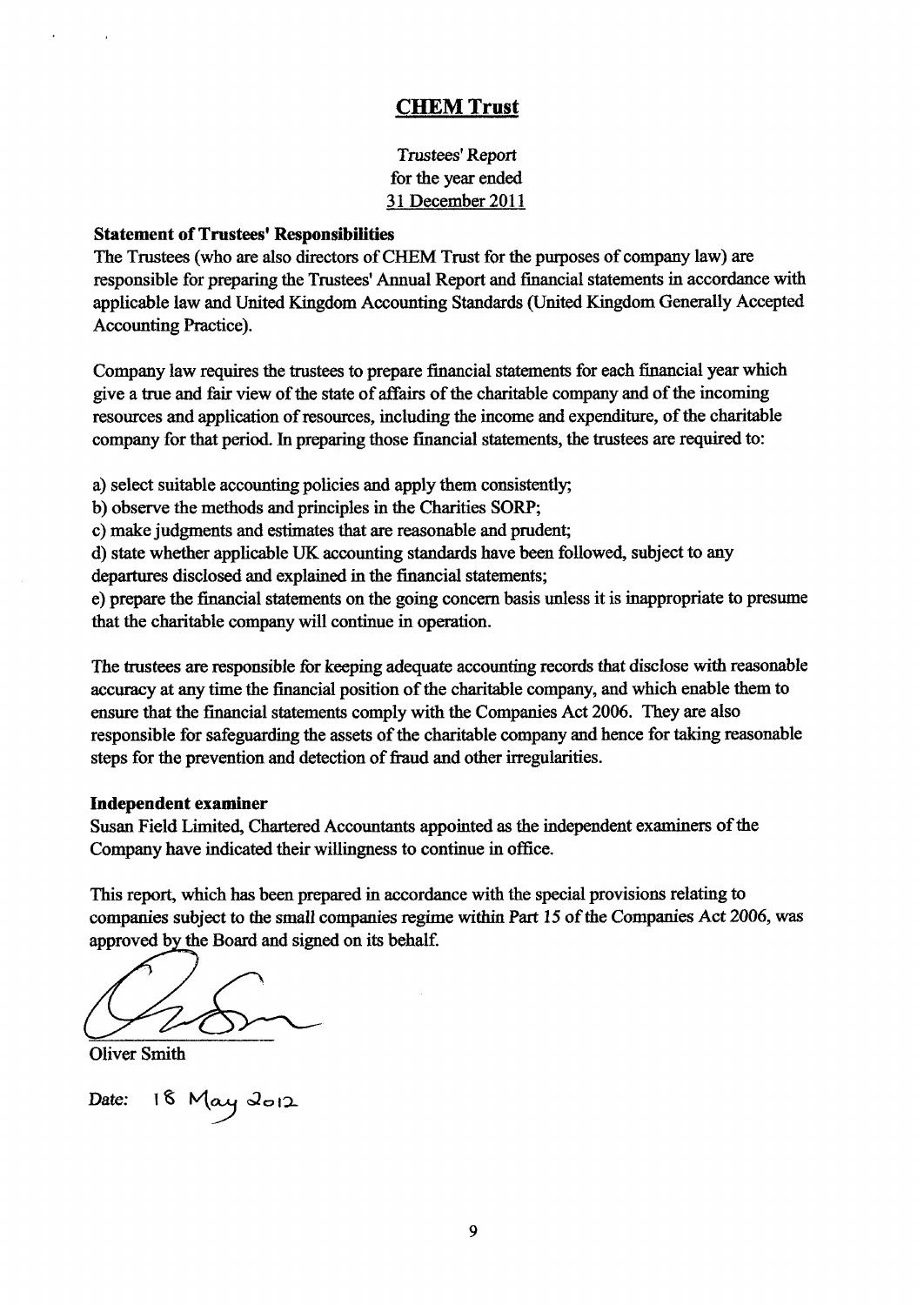# **SUSAN FIELD · CHARTERED ACCOUNTANTS**

### Independent Examiner's Report to the Trustees of CHEM Trust

I report on the financial statements of the company for the year ended 31 December 2011 which are set out on pages 12 to 19.

This report is made solely to the charity's Trustees, as a body, in accordance with section 145 ofthe Charities Act 2011 (as amended). My work has been undertaken so that I might state to the charity's Trustees those matters I am required to state to them in this report and for no other purpose. To the fullest extent permitted by law, I do not accept or assume responsibility to anyone other than the charity and the charity's Trustees as a body, for my work, for this report, or for the opinions I have formed.

#### Respective responsibilities of trustees and examiner

The charity's Trustees (who are also the directors of the company for the purposes of company law) are responsible for the preparation of the financial statements. The charity's Trustees consider that an audit is not required for the year under section 145 of the Charities Act 2011 (the 2011 Act) and that an independent examination is needed.

Having satisfied myself that the charity is not subject to an audit under company law and is eligible for independent examination, it is my responsibility to:

- examine the financial statements (under section 145 of the 2011 Act);

- follow the procedures laid down in the General Directions given by the Charity Commission (under section 145 of the 2011 Act); and

- state where particular matters have come to my attention.

### Basis of independent examiner's report

My examination was carried out in accordance with the General Directions given by the Charity Commission. An examination includes a review of the accounting records kept by the charity and a comparison of the financial statements presented with those records. It also includes consideration of any unusual items or disclosures in the financial statements and seeking explanations from you as Trustees concerning any such matters. The procedures undertaken do not provide all the evidence that would be required in an audit, and consequently no opinion is given as to whether the financial statements present a 'true and fair view' and the report is limited to those matters set out in the statement below.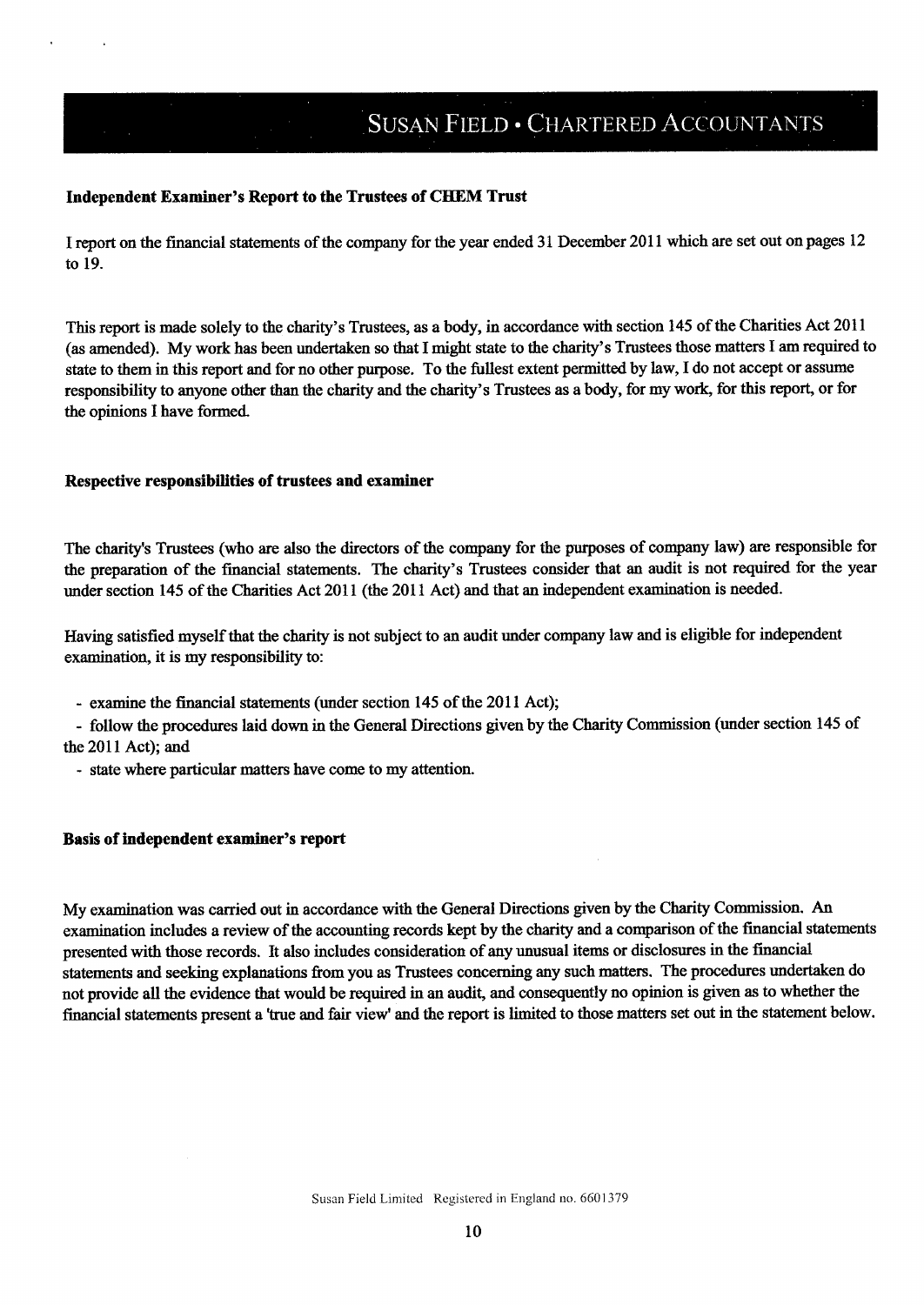### Independent examiner's statement

In connection with my examination, no matter has come to my attention:

1)which gives me reasonable cause to believe that in any material respect the requirements:

- to keep accounting records in accordance with section 386 of the Companies Act 2006; and

- to prepare financial statements which accord with the accounting records and comply with the accounting requirements of section 396 of the Companies Act 2006 and with the methods and principles of the Statement of Recommended Practice: Accounting and Reporting by Charities;

have not been met; or

2) to which, in my opinion, attention should be drawn in order to enable a proper understanding of the financial statements to be reached.

Susan Field FC

Susan Field Limited Chartered Accountants Neptune House 70 Royal Hill London SE10 8RF

Date: 25 May 2012

Susan Field Limited Registered in England no. 660l 379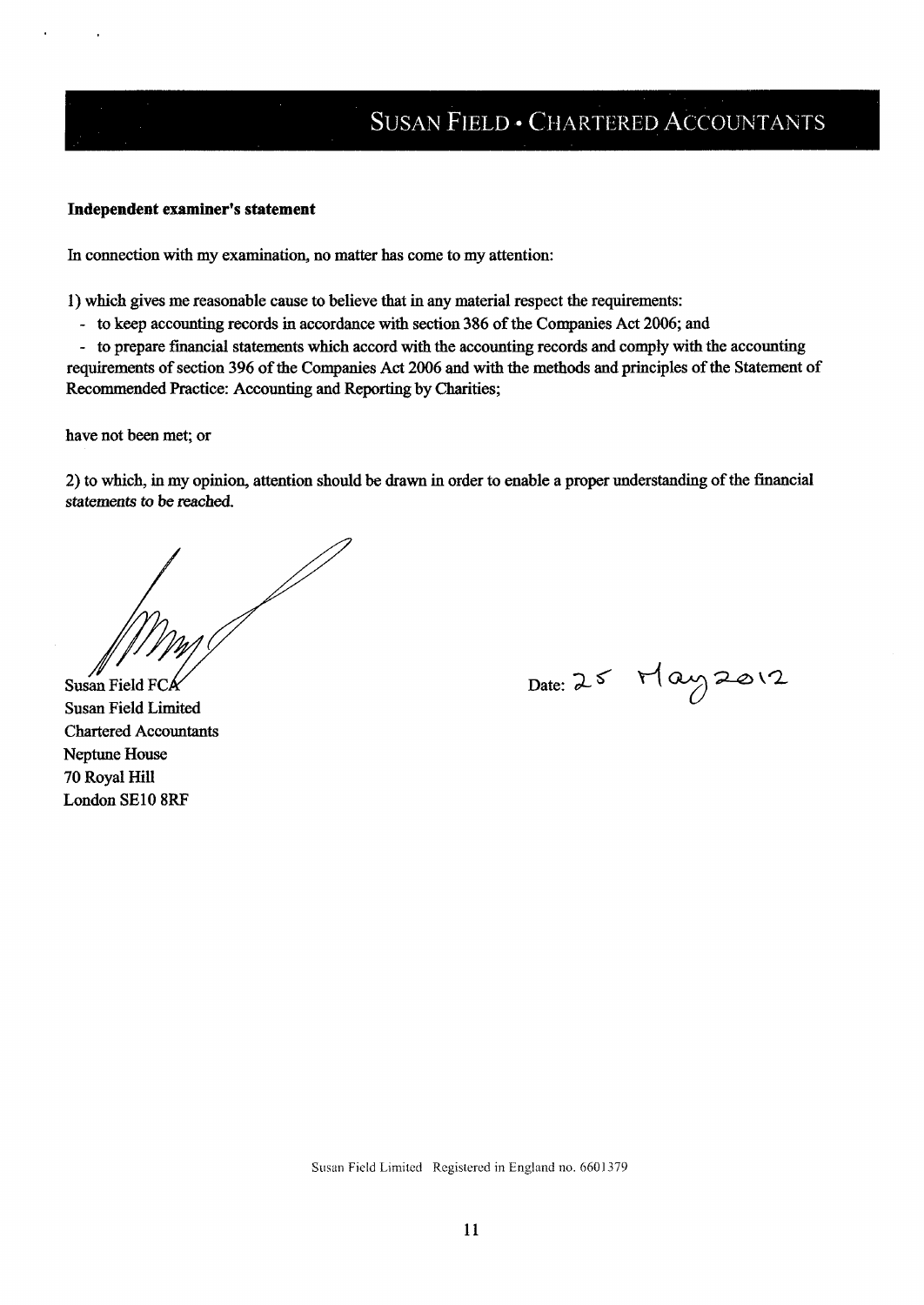$\mathcal{A}^{\text{max}}$  and  $\mathcal{A}^{\text{max}}$ 

# Statement of Financial Activities Income and Expenditure Account for the year ended 31 December 2011

 $\ddot{\phantom{0}}$ 

|                                                     | <b>Note</b>             | <b>Restricted</b><br><b>Funds</b> | <b>Unrestricted</b><br><b>Funds</b> | <b>Total</b><br><b>Funds</b><br>2011 | <b>Total</b><br><b>Funds</b><br>2010 |
|-----------------------------------------------------|-------------------------|-----------------------------------|-------------------------------------|--------------------------------------|--------------------------------------|
|                                                     |                         | £                                 | £                                   | £                                    | £                                    |
| <b>Incoming resources</b>                           |                         |                                   |                                     |                                      |                                      |
| Incoming resources from generated funds:            |                         |                                   |                                     |                                      |                                      |
| Voluntary income                                    | $\overline{2}$          | 28,000                            | 33,609                              | 61,609                               | 100,378                              |
| Investment income                                   |                         |                                   | 215                                 | 215                                  | 109                                  |
| Incoming resources from                             |                         |                                   |                                     |                                      |                                      |
| charitable activities                               | $\overline{\mathbf{3}}$ |                                   | 1,548                               | 1,548                                | 6,118                                |
| Other incoming resources                            |                         |                                   |                                     |                                      |                                      |
| <b>Total incoming resources</b>                     |                         | 28,000                            | 35,372                              | 63,372                               | 106,605                              |
| <b>Resources expended</b>                           |                         |                                   |                                     |                                      |                                      |
| Costs of generating funds                           | 4                       |                                   | 35,485                              | 35,485                               | 20,388                               |
| <b>Charitable activities</b>                        | 5                       | 29,930                            | 89,231                              | 119,161                              | 123,372                              |
| Governance costs                                    | 6                       | 450                               | 4,705                               | 5,155                                | 5,194                                |
| <b>Total resources expended</b>                     |                         | 30,380                            | 129,421                             | 159,801                              | 148,954                              |
| Net incoming/outgoing resources<br>before transfers |                         | (2,380)                           | (94, 049)                           | (96, 429)                            | (42, 349)                            |
| <b>Transfers between funds</b>                      |                         | 370                               | (370)                               |                                      |                                      |
| Net movement in funds                               |                         | (2,010)                           | (94, 419)                           | (96, 429)                            | (42, 349)                            |
| <b>Reconciliation of funds</b>                      |                         |                                   |                                     |                                      |                                      |
| Total funds brought forward                         |                         | 2,010                             | 177,344                             | 179,354                              | 221,703                              |
| <b>Total funds carried forward</b>                  |                         |                                   | 82,925                              | 82,925                               | 179,354                              |

 $\sim$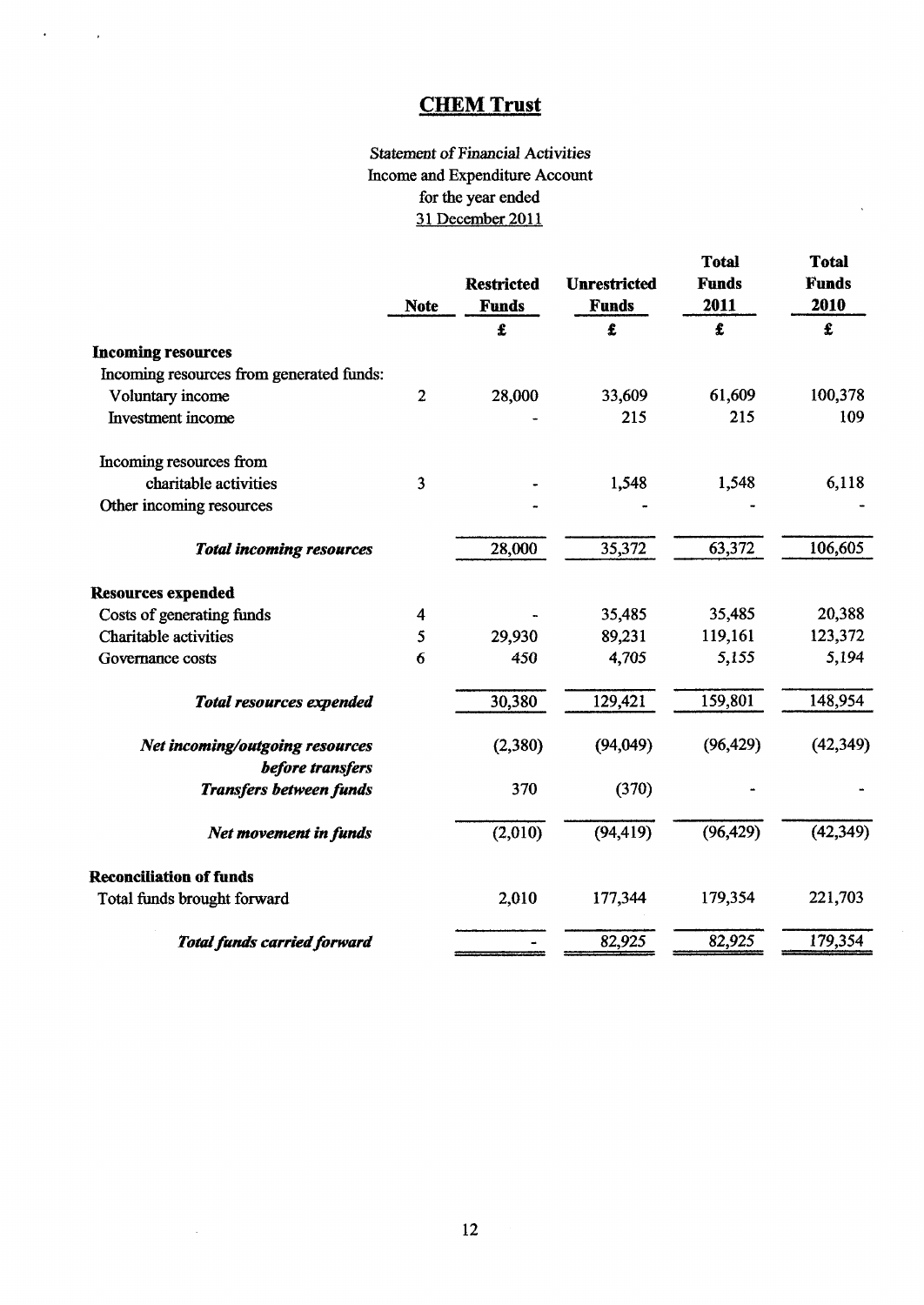# Company no. 5933897 Balance sheet as at '31 December **HEM Trust**<br> **any no. 5933897**<br>
ialance sheet<br>
as at<br>
<u>becember 2011</u><br> **te** 2011

|                                                      | <b>Note</b> | 2011     |        | 2010      |         |
|------------------------------------------------------|-------------|----------|--------|-----------|---------|
|                                                      |             | £        | £      | £         | £       |
| <b>Fixed assets</b>                                  |             |          |        |           |         |
| Tangible assets                                      | 9           |          |        |           |         |
| <b>Total fixed assets</b>                            |             |          |        |           |         |
| <b>Current assets</b>                                |             |          |        |           |         |
| Debtors                                              | 10          | 60       |        | 34,469    |         |
| Cash at bank and in hand                             |             | 123,765  |        | 179,429   |         |
| <b>Total current assets</b>                          |             | 123,825  |        | 213,898   |         |
| <b>Creditors: amounts falling due</b>                |             |          |        |           |         |
| within one year                                      | 11          | (40,900) |        | (34, 544) |         |
| Net current assets/(liabilities)                     |             |          | 82,925 |           | 179,354 |
| <b>Total assets less current liabilities</b>         |             |          | 82,925 |           | 179,354 |
| Net assets                                           | 12          |          | 82,925 |           | 179,354 |
|                                                      |             |          |        |           |         |
| The funds of the charity:<br><b>Restricted funds</b> |             |          |        |           | 2,010   |
| <b>Unrestricted funds:</b>                           |             |          |        |           |         |
| General fund                                         |             | 82,925   |        | 177,344   |         |
| <b>Total unrestricted funds</b>                      |             |          | 82,925 |           | 177,344 |
| <b>Total charity funds</b>                           | 13          |          | 82,925 |           | 179,354 |
|                                                      |             |          |        |           |         |

For the year ending 31 December 2011 the company was entitled to exemption from audit under section 477 of the Companies Act 2006 relating to small companies.

#### Trustees' Responsibilities:

- The members have not required the company to obtain an audit of its financial statements for the year in question in accordance with section 476

- The Trustees acknowledge their responsibilities for complying with the requirements ofthe Act with respect to accounting records and the preparation of financial statements.

These financial statements, which have been prepared in accordance with the special provisions relating to the small companies regime within Part 15 of the Companies Act 2006 and in accordance with the Financial Reporting Standard for Smaller Entities (effective April 2008), were approved by the Board on  $\int \mathcal{F} \mathcal{M}$ au 2012 and signed on its behalf by:

**Oliver Smith** 

| <b>Elizabeth Salter Green</b> |  |
|-------------------------------|--|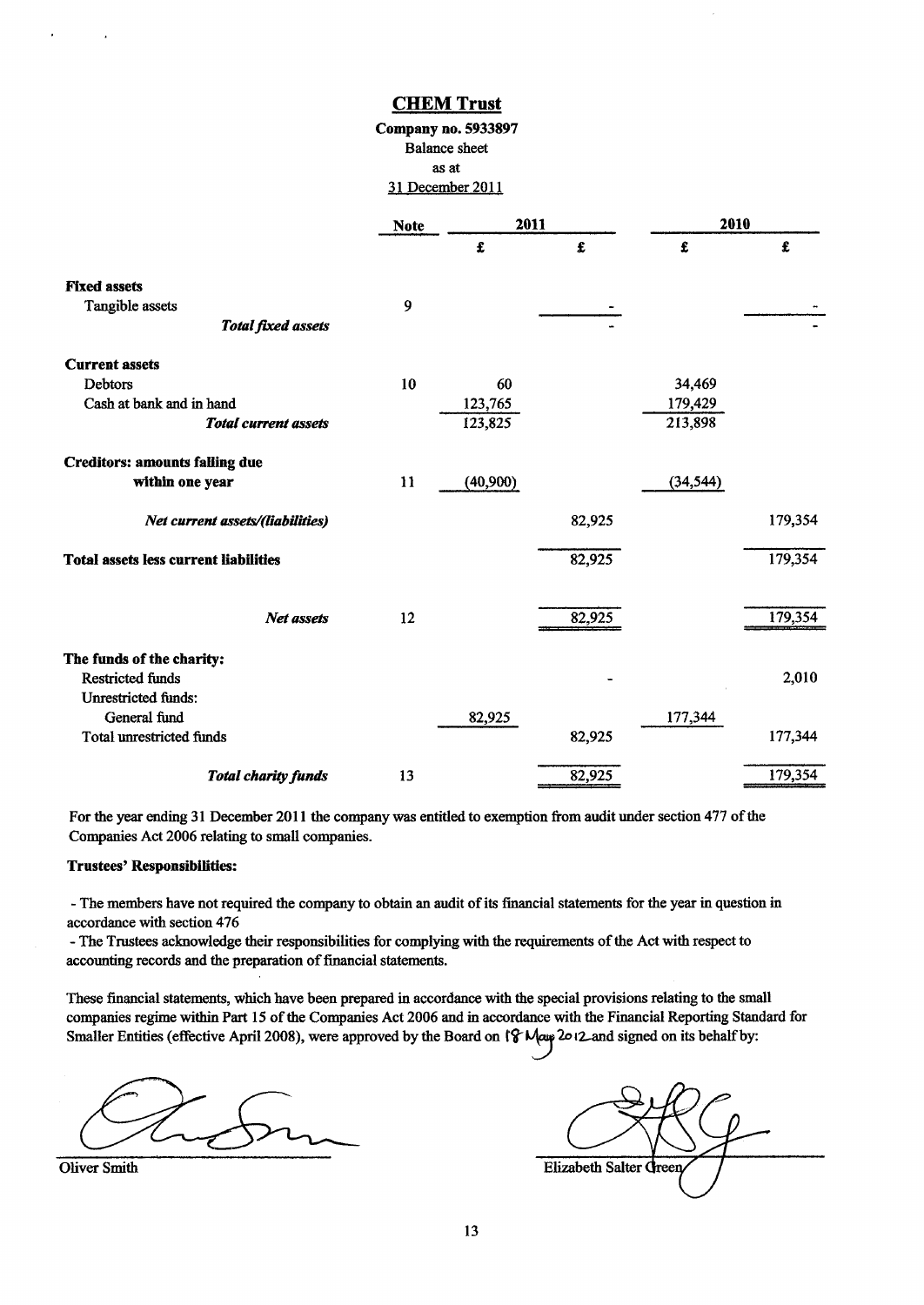Notes to the accounts for the year ended 31 December 2011

### 1 Accounting policies

The principal accounting policies are summarised below. The accounting policies have been applied consistently throughout the year and in the preceding year.

### (i) Basis of accountin

The financial statements have been prepared under the historical cost convention, and in accordance with the Companies Act 2006, the Financial Reporting Standard for Smaller Entities (effective April 2008) and the Statement of Recommended Practice: Accounting and Reporting by Charities issued in March 2005.

### (ii) Fund accounting

Unrestricted funds are available for use at the discretion of the trustees in furtherance of the general objectives of the charity.

Designated funds are unrestricted funds earmarked by the trustees for particular purposes. Restricted funds are subject to restrictions on their expenditure imposed by the donor or through the terms of an appeaL

### (iii) Incoming resources

All incoming resources are included in the Statement of Financial Activities when the charity is entitled to the income and the amount can be quantified with reasonable accuracy. The following specific policies are applied to particular categories of income:

- Voluntary income is received by way of grants, donations and gifts and is included in full when receivable.
- Donated services and facilities are included at the value to the charity where this can be quantified. The value of services provided by volunteers has not been included in these accounts.
- <sup>~</sup> Investment income is included when receivable.

### (iv) Resources expended

Expenditure is accounted for on an accrual basis as a liability is incurred. Expenditure includes any VAT which cannot be fully recovered, and is reported as part of the expenditure to which it relates.

- <sup>~</sup> Costs of generating funds comprise the costs associated with attracting voluntary income.
- <sup>~</sup> Charitable expenditure comprises those costs incurred by the charity in the delivery of its activities and services for its beneficiaries. It includes both costs that can be allocated directly to such activities and those costs of an indirect nature necessary to support them.
- <sup>~</sup> Governance costs include those costs associated with meeting the constitutional and statutory requirements of the charity and include the audit fees and costs linked to the strategic management of the charity.
- <sup>~</sup> All costs are allocated between the expenditure categories ofthe SOFA on a basis designed to reflect the use of the resource. Costs relating to a particular activity are allocated directly, others are apportioned on an appropriate basis,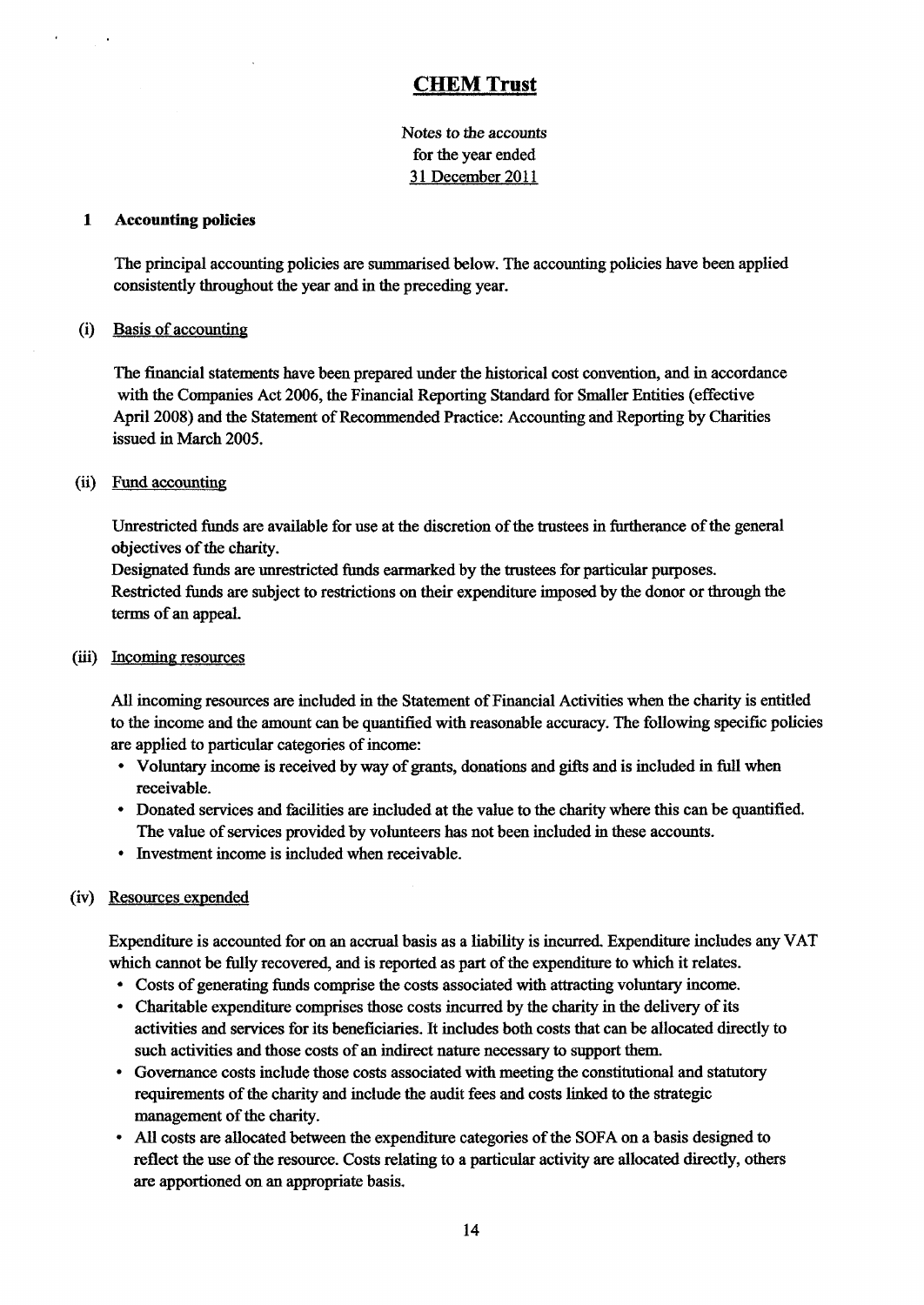Notes to the accounts for the year ended 31 December 2011

### (v) Fixed assets

Tangible fixed assets are stated at cost less accumulated depreciation. The cost of minor additions or those costing below KIOO are not capitalised. Depreciation is provided at rates calculated to write off the cost of each asset over its expected useful life. The rates used are as follows: office equipment 20% fixtures and fittings 25%

### 2 Voluntary income

|   |                                                                                                                  | <b>Restricted</b><br><b>Funds</b> | <b>Unrestricted</b><br><b>Funds</b> | <b>Total</b><br><b>Funds</b><br>2011 | <b>Total</b><br><b>Funds</b><br>2010 |
|---|------------------------------------------------------------------------------------------------------------------|-----------------------------------|-------------------------------------|--------------------------------------|--------------------------------------|
|   | <b>Grants</b>                                                                                                    | £                                 | £                                   | £                                    | £                                    |
|   | Greenpeace Environmental Trust                                                                                   |                                   | 20,000                              | 20,000                               | 10,000                               |
|   | The Esmée Fairbairn Foundation                                                                                   |                                   |                                     |                                      | 26,300                               |
|   | European Environment & Health Initiative                                                                         |                                   | 10,609                              | 10,609                               |                                      |
|   | The Marisla Foundation                                                                                           |                                   |                                     |                                      | 34,328                               |
|   | The Ecology Trust                                                                                                |                                   |                                     |                                      | 22,750                               |
|   | The Body Shop Foundation                                                                                         |                                   |                                     |                                      | 2,000                                |
|   | The Oak Foundation                                                                                               | 28,000                            |                                     | 28,000                               | 5,000                                |
|   | <b>Others</b>                                                                                                    |                                   | 3,000                               | 3,000                                |                                      |
|   | Total                                                                                                            | 28,000                            | 33,609                              | 61,609                               | 100,378                              |
| 3 | Incoming resources from charitable activities<br>Health and Environmental Alliance (HEAL)<br><b>Other Income</b> |                                   | 1,548                               | 1,548                                | 3,239<br>2,879                       |
|   | Total                                                                                                            |                                   | 1,548                               | 1,548                                | 6,118                                |
| 4 | <b>Costs of generating funds</b>                                                                                 |                                   |                                     |                                      |                                      |
|   | Costs of generating voluntary income                                                                             |                                   |                                     |                                      |                                      |
|   | Staff costs                                                                                                      |                                   | 26,600                              | 26,600                               | 16,363                               |
|   | Bookkeeper's fees                                                                                                |                                   | 400                                 | 400                                  | 350                                  |
|   | <b>Consultancy fees</b>                                                                                          |                                   |                                     |                                      | 250                                  |
|   | Travel and expenses                                                                                              |                                   | 1,750                               | 1,750                                | 1,650                                |
|   | Web management and IT support                                                                                    |                                   |                                     |                                      | 225                                  |
|   | Printing                                                                                                         |                                   |                                     |                                      | 125                                  |
|   | Fundraising                                                                                                      |                                   | 5,910                               | 5,910                                |                                      |
|   | Other office costs                                                                                               |                                   | 825                                 | 825                                  | 1,425                                |
|   | Total                                                                                                            |                                   | 35,485                              | 35,485                               | 20,388                               |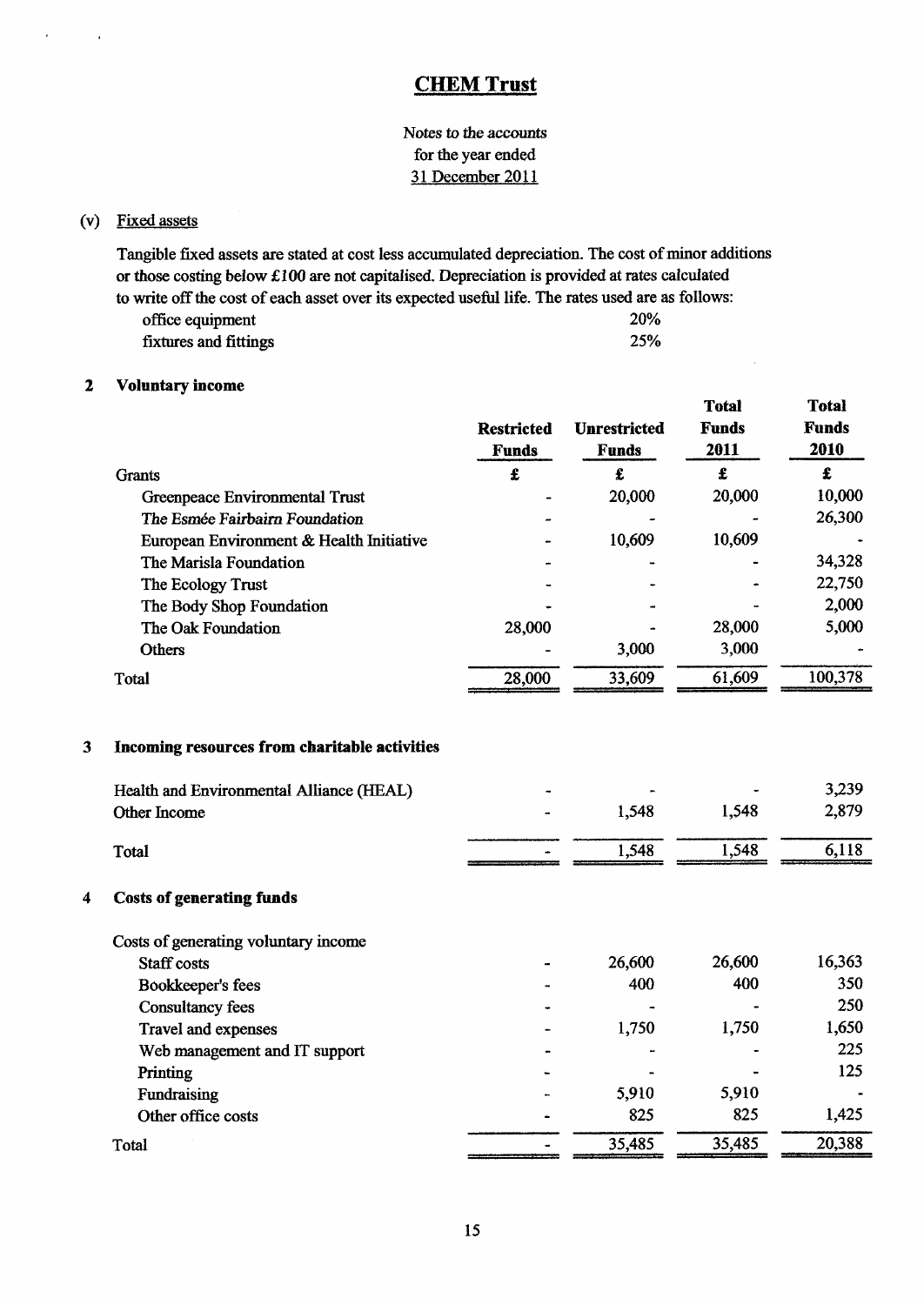## Notes to the accounts for the year ended 31 December 2011

### 5 Charitable activities

 $\sim 10$ 

 $\sim 10^{11}$ 

 $\ddot{\phantom{1}}$ 

|   |                                              | <b>Restricted</b><br><b>Funds</b> | <b>Unrestricted</b><br><b>Funds</b> | <b>Total</b><br><b>Funds</b><br>2011 | <b>Total</b><br><b>Funds</b><br>2010 |
|---|----------------------------------------------|-----------------------------------|-------------------------------------|--------------------------------------|--------------------------------------|
|   |                                              | £                                 | £                                   | £                                    | £                                    |
|   | Staff costs                                  | 17,653                            | 78,548                              | 96,201                               | 106,167                              |
|   | Bookkeeping fees                             | 319                               | 1,782                               | 2,101                                | 2,253                                |
|   | Travel and expenses                          | 3,504                             | 5,692                               | 9,196                                | 6,113                                |
|   | Web management and IT support                | 135                               | 286                                 | 421                                  | 1,334                                |
|   | Insurance                                    | 200                               | 1,686                               | 1,886                                | 1,941                                |
|   | Printing                                     | 1,830                             | 36                                  | 1,866                                | 1,614                                |
|   | <b>Consultancy fees</b>                      | 4,891                             |                                     | 4,891                                | 1,487                                |
|   | Conferences                                  | 81                                | 81                                  | 162                                  |                                      |
|   | Office costs                                 | 1,317                             | 1,120                               | 2,437                                | 2,463                                |
|   | <b>Total</b>                                 | 29,930                            | 89,231                              | 119,161                              | 123,372                              |
| 6 | <b>Governance costs</b>                      |                                   |                                     |                                      |                                      |
|   | Independent Examination fee - current year   | 450                               | 1,050                               | 1,500                                | 1,500                                |
|   | Reporting Accountant's fee - under provision |                                   | 60                                  | 60                                   | 69                                   |
|   | Accounting                                   |                                   | 315                                 | 315                                  | 345                                  |
|   | <b>Staff costs</b>                           |                                   | 3,280                               | 3,280                                | 3,280                                |
|   | Total                                        | 450                               | 4,705                               | 5,155                                | 5,194                                |
| 7 | <b>Staff costs and numbers</b>               |                                   |                                     |                                      |                                      |
|   |                                              |                                   |                                     | 2011                                 | 2010                                 |
|   |                                              |                                   |                                     | £                                    | $\pmb{\epsilon}$                     |
|   | Staff costs were as follows:                 |                                   |                                     |                                      |                                      |
|   | Salaries and wages                           |                                   |                                     | 103,262                              | 103,677                              |
|   | Social Security costs                        |                                   |                                     | 12,183                               | 11,806                               |
|   | Pension costs                                |                                   |                                     | 10,636                               | 10,326                               |

No employee received emoluments of more than £60,000 (2010: nil)

Total 126,081 125,809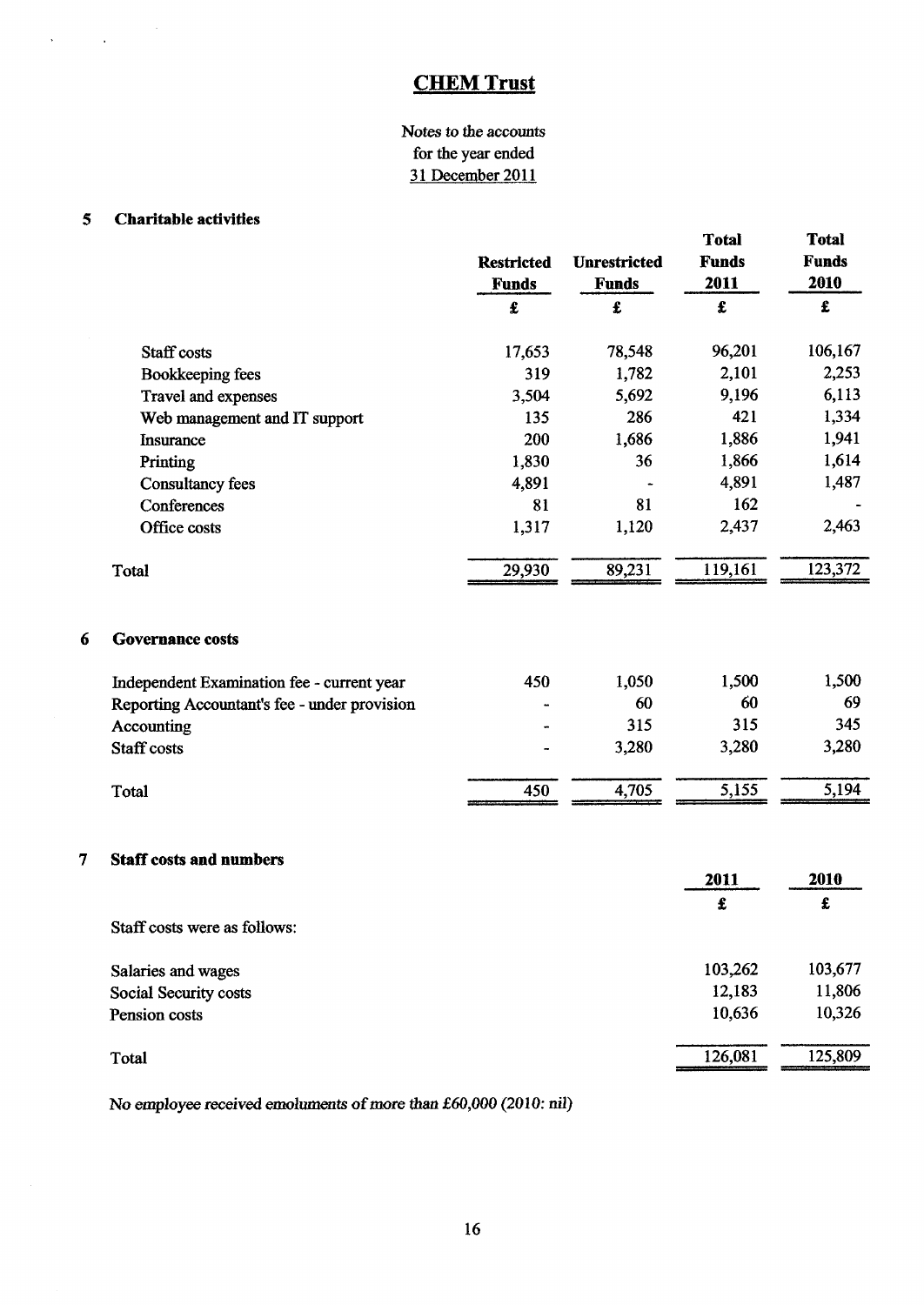Notes to the accounts for the year ended 31 December 2011

### 7 Staff costs and numbers (continued)

The average number of employees during the year, calculated on the basis of full-time equivalents, was as follows:

|                       | 2011     | 2010           |  |
|-----------------------|----------|----------------|--|
|                       | No.      | No.            |  |
| Charitable activities | $\gamma$ | $\overline{2}$ |  |
| Total                 | ◠        | ◠              |  |

The charity does not operate its own pension scheme but makes contributions into its employees' personal pension plans. No contributions were outstanding at the year end.

### 8 Trustee remuneration and expenses

No Trustees received any remuneration or expenses during the year. (2010:nil).

During the year Elizabeth Salter Green's husband carried out printing works for the Charity, for this his company Print Guy was paid £1,866.

#### 9 Tangible 6xed assets

|                                 | <b>Office</b> |              |
|---------------------------------|---------------|--------------|
|                                 | equipment     | <b>Total</b> |
|                                 | £             | £            |
| <b>Cost</b>                     |               |              |
| At 1 January 2011               | 194           | 194          |
| <b>Additions</b>                |               |              |
| Disposals                       |               |              |
| At 31 December 2011             | 194           | 194          |
| <b>Accumulated depreciation</b> |               |              |
| At 1 January 2011               | 194           | 194          |
| Charge for the year             |               |              |
| <b>Disposals</b>                |               |              |
| At 31 December 2011             | 194           | 194          |
| Net book value                  |               |              |
| At 31 December 2011             |               |              |
| At 31 December 2010             |               |              |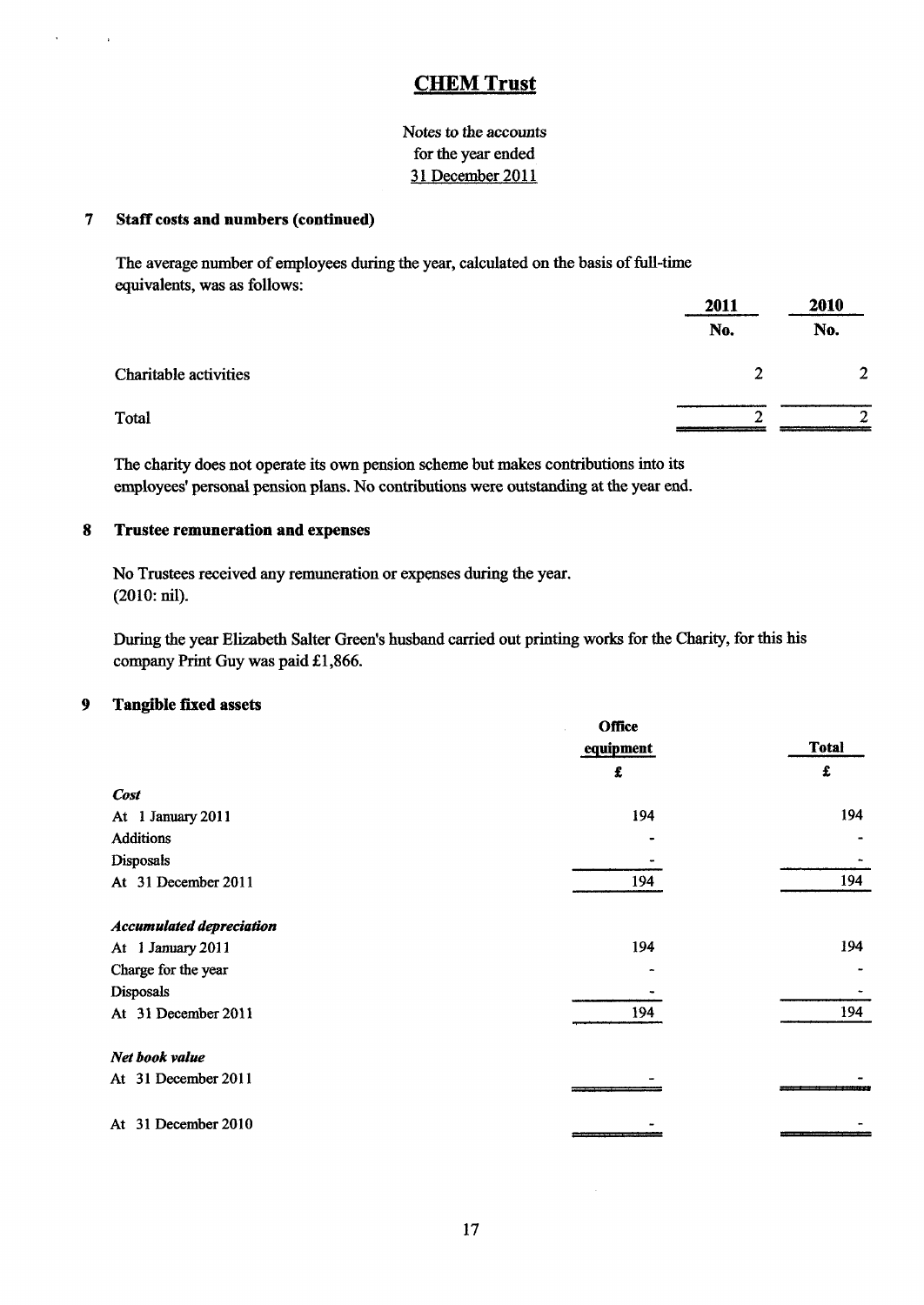Notes to the accounts for the year ended 31 December 2011

### 10 Debtors

 $\bar{\mathbf{v}}$ 

 $\langle \rangle$  a

| 2011 | 2010   |  |
|------|--------|--|
|      | £      |  |
| 60   | 34,469 |  |
| 60   | 34,469 |  |
|      |        |  |

## ll Creditors: amounts falling due within one year

| -                            | 2011   | 2010   |
|------------------------------|--------|--------|
|                              | £      | £      |
| Taxation and social security | 3,777  | 3,218  |
| Other creditors              | 822    | 1,526  |
| <b>Accruals</b>              | 4,472  | 1,800  |
| Deferred income              | 31,829 | 28,000 |
| Total                        | 40,900 | 34,544 |

# 12 Analysis of net assets between funds

|                                | <b>General</b><br><b>Funds</b><br>£ | <b>Designated</b><br><b>Funds</b><br>£ | <b>Restricted</b><br><b>Funds</b><br>£ | <b>Total</b><br><b>Funds</b><br>£ |
|--------------------------------|-------------------------------------|----------------------------------------|----------------------------------------|-----------------------------------|
| Tangible fixed assets          |                                     | $\blacksquare$                         |                                        |                                   |
| <b>Current assets</b>          | 123,825                             | $\blacksquare$                         | $\blacksquare$                         | 123,825                           |
| <b>Current liabilities</b>     | (40,900)                            | ٠                                      | -                                      | (40,900)                          |
| Net assets at 31 December 2011 | 82,925                              |                                        |                                        | 82,925                            |
|                                |                                     |                                        |                                        |                                   |